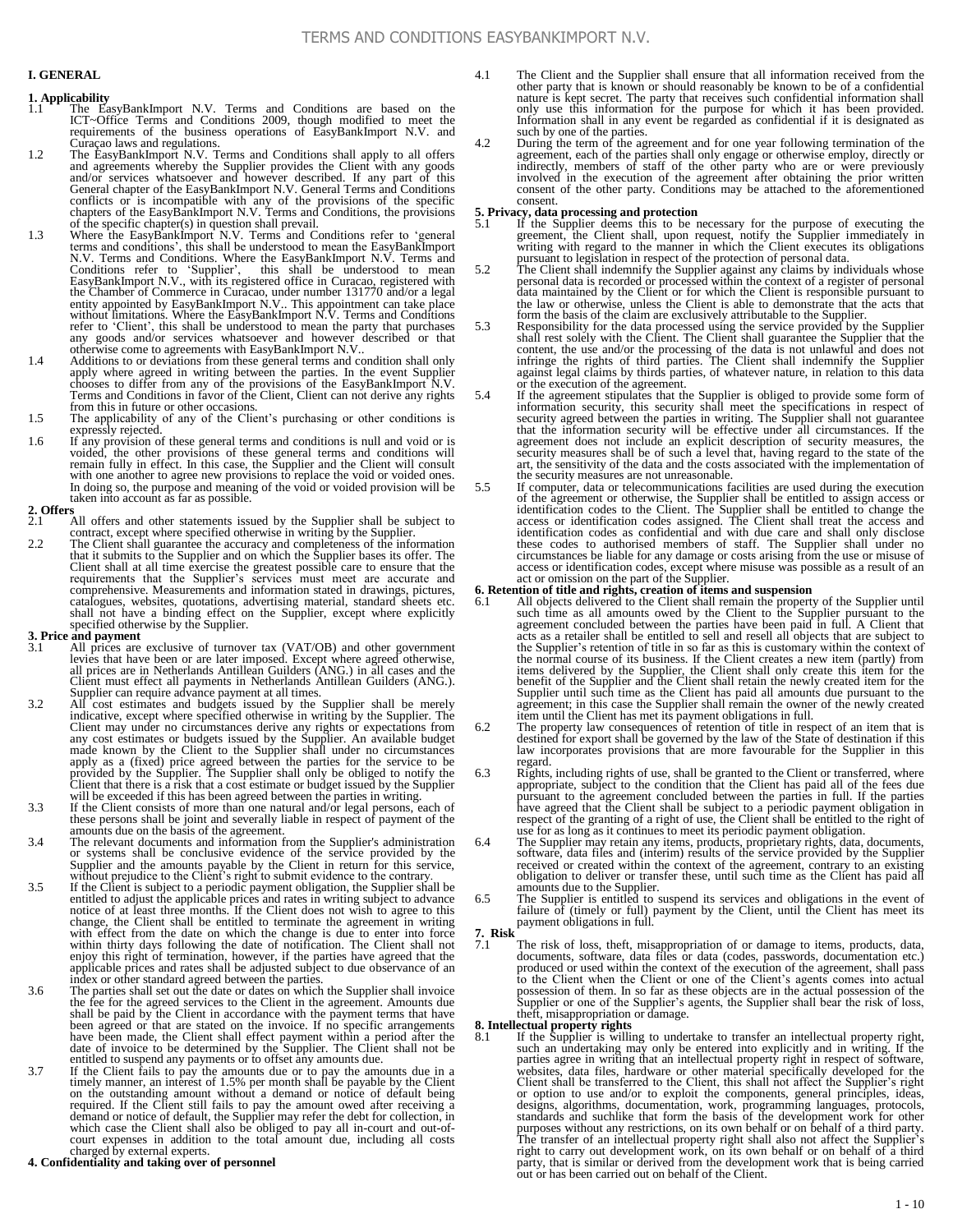- 8.2 All intellectual property rights to the software, websites, data files, hardware or other materials such as analyses, designs, documentation, reports, quotations and related preliminary material developed or made available to the Client on the basis of the agreement shall remain exclusively vested in the Supplier, its licensors or its own suppliers. The Client shall only acquire those rights of use that are explicitly granted in these general terms and conditions and by law. Any rights of use granted to the Client shall be non-exclusive, non-transferable to third parties and non-sublicensable.
- 8.3 The Client shall not be permitted to remove or amend any details in relation to the confidential nature or in relation to copyrights, brand names, trade names or any other intellectual property right from the software, websites, data files, hardware or materials.
- 8.4 Even if the agreement does not explicitly provide for such authority, the Supplier shall be permitted to install technical provisions for the purpose of<br>protecting and temporarily putting out of operation the software, hardware,<br>data files, websites and suchlike in relation to an agreed restrict content or the term of the right to use these objects. If it concerns a restriction regarding the use for criminal, illegal, pornographic and other<br>purposes, activities, illustrations, and/or other actions contrary to legal<br>provisions and public morality, the technical provisions or limitation reasonable grounds for suspicion that there is a situation of use for criminal, illegal, pornographic and other purposes, activities, illustrations, and/or other<br>actions contrary to legal provisions and public morality, the Supplier is<br>entitled to put out of operation the software, hardware, data file and suchlike. In the event of any objection of the Client, the Client bears the burden of proving that there was and is not such a use. The Client shall under no circumstances be permitted to remove or circumvent such technical provisions or to arrange for this to be carried out.<br>8.5 The Supplier shall indemnify the Client against any legal claims from third
- parties based on the assertion that software, websites, data files, hardware or other materials developed by the Supplier itself infringe an intellectual property right of the third party in question, under the condition that the Client notifies the Supplier immediately in writing of the existence and content of the legal claim and leaves the disposal of the case, including settlements effected, entirely to the Supplier. To this end, the Client shall<br>provide the Supplier with the powers of attorney, information and<br>cooperation that it requires in order to defend itself, where necessary in the available to the Supplier by the Client for the purpose of use, adaptation, processing or incorporation, or (ii) changes made by the Client, or by a third<br>party on behalf of the Client, to the software, website, data files, hardware or<br>thermaterials, without the Supplier's prior written consent. I hardware or other materials developed by the Supplier itself constitute an infringement of any intellectual property right vested in a third party or if the Supplier believes that there is a good chance that such an infringement may occur, the Supplier shall, where possible, ensure that the Client can continue to use the software, websites, data files, hardware or materials delivered, or functionally similar alternatives. All other or further-reaching obligations to indemnify on the part of the Supplier shall be excluded. 8.6 The Client warrants that no rights of third parties preclude the provision to
- the Supplier of software, hardware, material intended for websites (visual material, text, music, domain names, logos, hyperlinks etc.), data files or<br>other materials, including draft materials, for the purpose of use, adaptation,<br>installation or incorporation (e.g. in a website). The Client shal such provision, use, adaptation, installation or incorporation constitutes an infringement of any rights of the third party in question.

### **9. Obligations to cooperate**<br>9.1 The parties acknow

- 9.1 The parties acknowledge that the success of activities in the field of information and communication technology generally depends on proper and timely mutual cooperation. In order to facilitate the proper execution of agreement by the Supplier, the Client shall at all times provide the Supplier<br>with all data or information that the Supplier deems to be useful, necessary<br>and desirable and to give its full cooperation in a timely manner. deploys its own personnel and/or agents within the context of providing cooperation in the execution of the agreement, these personnel and agents shall have the necessary knowledge, expertise and experience.
- 9.2 The Client shall bear the risk of the selection, the use, the application and the management within its organization of the software, hardware, websites, data files and other products and materials and of the services to be provided by the Supplier. The Client itself shall arrange for the correct installation, assembly and commissioning and for the application of the correct settings to the hardware, software, websites, data files and other products and materials.
- 9.3 If the Client fails to make the data, documents, hardware, software, materials or employees that the Supplier deems useful, necessary or desirable for the purpose of executing the agreement available to the Supplier, to make these<br>available in good time or in accordance with the agreements, or if the Client<br>fails to meet its obligations in any other way, the Supplier shall b entitled to invoice the resulting costs in accordance with its standard rates, without prejudice to the Supplier's right to exercise any other statutory and/or agreed right.
- 9.4 If the Supplier's employees are carrying out activities on the Client's business premises, the Client shall ensure that any facilities reasonably<br>requested by these employees, such as a workspace containing computer,<br>data and telecommunication facilities, are provided free of charge. The<br>works the Supplier against any claims by third parties, including the Supplier's employees, who suffer injury in connection with the execution of the Suprement as a result of an act or omission on the part of the Client or of un

employees deployed by the Supplier of any applicable company rules or security rules prior to the commencement of the activities.

9.5 If use is made of computer, data or telecommunication facilities, including the internet, during the execution of the agreement, the Client shall be responsible for selecting the correct resources required for this purpose and for ensuring that these are available in full and in a timely manner, with the exception of those facilities that fall under the direct use and management of the Supplier. The Supplier shall under no circumstances be liable for losses or costs arising as a result of transmission errors, breakdowns or the non-availability of these facilities, unless the Client is able to demonstrate that these losses or costs are the result of intentional acts or deliberate recklessness on the part of the Supplier's management.

- **10. Delivery dates**<br>10.1 All (delivery) periods and (delivery) dates agreed or specified by the Supplier<br>shall be established to the best of the Supplier's knowledge on the basis of the<br>information available to it at the (delivery) dates agreed between the parties or specified by the Supplier shall in all cases be target dates, shall not have a binding effect on the Supplier and shall<br>in all cases be merely indicative. The Supplier shall make every reasonable effort<br>to observe final (delivery) periods and final (deliver otherwise, that can no longer be achieved as a result of circumstances outside of the Supplier's control that occurred after the date on which the agreement was<br>concluded. The Supplier shall also not be bound by a (delivery) date or (delivery)<br>period, final or otherwise, if the parties have agreed on a scope of the agreement (additional work, change in specifications etc.) or a change in the approach to the execution of the agreement. If there is a risk that a
- time period will be exceeded, the Supplier shall consult with the Client in order<br>to discuss the implications of the overrun for the rest of the schedule.<br>10.2 The mere fact that a (delivery) period or (delivery) date, fin not mean that the Supplier is in default. In all cases – therefore also in the event that the parties have agreed a final (delivery) period or (delivery) date explicitly<br>in writing - the Supplier shall not be in default as a result of the fact that a<br>delivery period or date has been exceeded until such tim written notice of default. The notice of default must contain as comprehensive and detailed a description of the breach as possible, in order to ensure that the

- Supplier has the opportunity to respond adequately.<br> **11. Termination and cancellation of the agreement**<br> **11.1** Both of the parties shall only be authorized to rescind the agreement as a result of an attributable failure to perform this agreement if the other party, in all cases following written notice of default providing as many details as possible and setting a reasonable term in which the breach can be remedied, attributably fails to meet its fundamental obligations arising from this agreemen
- fundamental obligations arising from the agreement. 11.2 If the Client has already received services for the purpose of executing the agreement at the time of rescission as referred to in Article 11.1, these services and the related payment obligation cannot be revoked unless the Client is able to demonstrate that the Supplier is in default in respect of a substantial part of these<br>services. Any amounts that the Supplier has invoiced before rescission in<br>connection with work that it has already duly carried out or s duly provided for the purpose of executing the agreement, shall remain due in full, subject to due observance of the provisions of the preceding sentence, and shall become immediately due and payable at the time of rescission.
- 11.3 If an agreement that by its nature and content is not brought to a close is entered into for an indefinite period of time, this may be terminated in writing by either party following consultation and stating reasons. If the parties have not agreed a notice period, a reasonable period of time must be observed on termination. The parties shall under no circumstances be obliged to pay any compensation as a result of termination of the agreement.
- 11.4 The Client shall under no circumstances be entitled to terminate an agreement regarding the provision of services that has been entered into for a fixed term before the end of the term.
- 11.5 Either of the parties shall be entitled to terminate the agreement in part or in full, with immediate effect, in writing without notice of default if the other party is granted a moratorium of payments, provisionally petition is filed in respect of the other party, if the other party's company is wound up or terminated for reasons other than reconstruction or the merger of companies, or if there is a change in the individual or board that has decisive<br>control over the Client's company. The Supplier shall under no circumstances be<br>obliged to reimburse any sums of money that have already been pay any compensation in the event of such termination. If the Client becomes bankrupt or is liquidated, the right of use of the software, websites, licenses and/or other rights and suchlike made available to the Client shall terminate by operation of law.

#### **12. Liability of the Supplier**

- The total liability of the Supplier due to an attributable failure to perform this agreement or due to any other reason, explicitly including any failure to comply with a guarantee obligation agreed with the Client, shall be limited to compensation of the direct damage or loss not exceeding the sum stipulated for this agreement (excl. VAT/OB). This limitation of liability shall apply mutatis mutandis to the Supplier's obligation to indemnify referred to in Article 8.5 of this General chapter. If the agreement is essentially a continuing performance contract with a term of more than one year, the sum stipulated
- 12.2 The liability of the Supplier for loss as a result of death, physical injury or due to material damage to items shall under no circumstances exceed the sum stipulated for the agreement, and in case of a continuing performance contract with a term of more than one year, the sum stipulated for the agreement shall be set at the total fees (excl. VAT/OB) stipulated for one year.
- 12.3 The liability of the Supplier for indirect damage or loss, resulting loss, loss of profit, loss of savings, reduced goodwill, loss due to business interruption, loss as a result of claims from the Client's customers,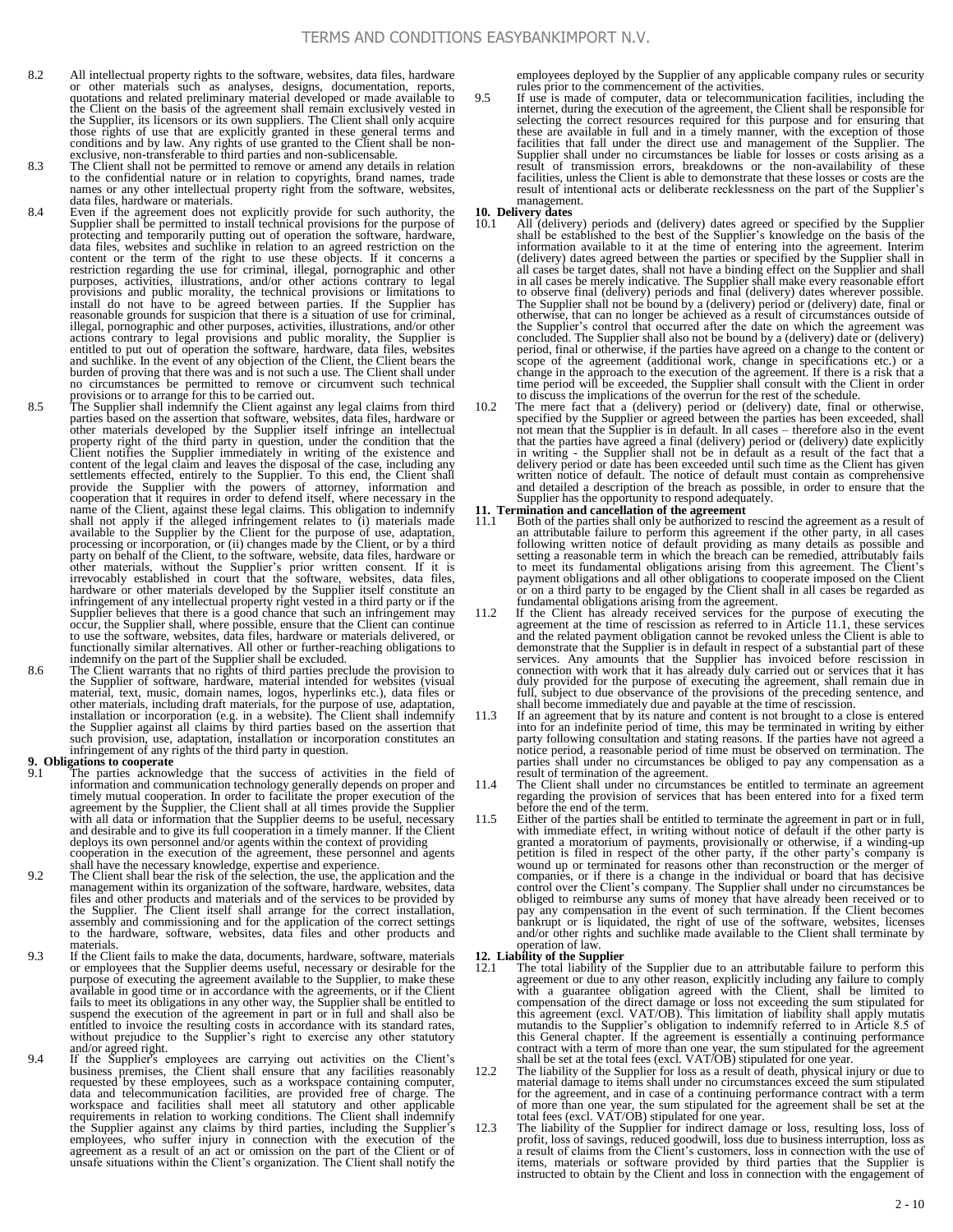secondary suppliers by the Supplier on the Client's instructions shall be excluded. The liability of the Supplier due to the scrambling, destruction or loss of data or documents shall also be excluded.

- 12.4 The exclusions and restrictions to the Supplier's liability, as described in the preceding paragraphs of Article 12, shall not affect the remaining exclusions and restrictions to the Supplier's liability set out in this General chapter and<br>the other agreed chapters of these general terms and conditions in any way.<br>12.5 The exclusions and restrictions referred to in Article 12.1
- longer apply if and in so far as the loss is the result of intentional acts or deliberate recklessness on the part of the Supplier's management.
- 12.6 Except where performance by the Supplier is permanently impossible, the Supplier shall only be liable as a result of an attributable failure to perform an agreement if the Client gives the Supplier immediate notice of default in writing, setting a reasonable term in which the breach can be remedied, and the Supplier still attributably fails to meet its obligations after this period. The notice of default must contain as comprehensive and detailed a description of the breach as possible, in order to ensure that the Supplier has
- the opportunity to respond adequately.<br>
12.7 A condition for the existence of any right to compensation shall all cases<br>
be that the Client notifies the Supplier in writing of the loss or damage as<br>
soon as possible after shall expire by the mere passage of twenty four months from the date on
- which the claim arose.<br>
12.8 The Client shall indemnify the Supplier against all claims by third parties<br>
12.8 due to product liability as a result of a fault in a product or system delivered by the Client to a third party and that partly consisted of hardware, software or other materials provided by the Supplier, unless and in so far as the Client is able to demonstrate that the damage or loss was caused by this hardware, software or other materials.
- 12.9 The provisions of this article and all other restrictions and exclusions of liability referred to in these general terms and conditions shall also apply in favor of all (legal) persons that the Supplier engages to execute the agreement.

- **13. Force majeure** 13.1 Neither of the parties shall be obliged to meet any obligations, including any guarantee obligation agreed between the parties, if it is prevented from doing so as a result of force majeure. Force majeure shall include: (i) a situation of force majeure encountered by the Supplier's own suppliers, (ii) failure by secondary suppliers engaged by the Supplier on the Client's instructions to duly meet their obligations, (iii) the defectiveness of items, hardware software or materials provided by third parties that the Supplier has been<br>instructed to use by the Client, (iv) government measures, (v) electricity<br>failure, (vi) faults affecting the internet, computer network or<br>telecom members of staff.
- 13.2 If a situation of force majeure lasts for longer than ninety days, either of the parties shall be entitled to terminate the agreement in writing. The services already performed on the basis of the agreement shall in this case be settled on a pro rata basis, and the parties shall not owe one another any other amounts.

- **14. Changes and additional work** 14.1 If the Supplier has carried out work or performed other services that fall outside of the content or scope of the agreed work and/or services at the request or with the prior consent of the Client, such work or services shall be paid for by the Client in accordance with the agreed rates. If no ra it does comply, it may require the Client to enter into a separate written agreement for this purpose.
- 14.2 The Client accepts that work or services as referred to in this article may affect the agreed or anticipated time of completion of the services and the mutual responsibilities of the Client and the Supplier. The fact demand for) additional work arises during the execution of the agreement shall under no circumstances constitute grounds for the Client to terminate or
- rescind the agreement. 14.3 In so far as a fixed price has been agreed in respect of the service, the Supplier shall, upon request, notify the Client in writing regarding the financial implications of the additional work or services as referred to in this Article.

- **15. Transfer of rights and obligations** 15.1 The Client shall not be entitled to sell and/or transfer the rights and/or obligations arising from the agreement to a third party.
- 15.2 The Supplier shall be entitled to transfer its rights to the payment of fees to a third party.

## **16. Applicable law and disputes**

- 16.1 The agreements between the Supplier and the Client shall be governed by Netherlands Antillean law. Possible applicability of the Convention on Contracts for the International Sale of Goods 1980 is excluded.
- 16.2 Any disputes that may arise between the Supplier and the Client, either as considered as a dispute by both parties or otherwise, on the basis of an agreement concluded between the Supplier and the Client or as a resul before the Court of First Instance in Curacao or any successor.

### **II. SOFTWARE LICENSE**

## **1. Applicability**

- The provisions of this chapter shall apply in addition to the provisions of the General chapter in the event that the Supplier makes software available to the Client for use on the basis of a license.
- 1.2 The provisions of this chapter are inextricably linked with the provisions of the General chapter. In the case of conflict between the provisions of the General chapter and the provisions of this chapter, the latter shall prevail.

**2. Right of use**

- 2.1 The Supplier shall make the computer programs specified in the agreement and the corresponding user documentation, hereinafter referred to as 'the software', available to the Client for use.
- 2.2 Except where agreed otherwise in writing, the Supplier's obligation to provide<br>and the Client's right of use shall solely extend to the so-called software object<br>code. The Client's right of use shall not extend to the circumstances, even if the Client is prepared to pay financial compensation for this information.
- 2.3 Except where agreed otherwise in writing, the Supplier shall not be obliged to provide any software or program or data libraries other than those agreed, even if these are required for the use and/or maintenance of the the foregoing, the Supplier is required to provide software and/or program or data libraries other than those agreed, the Supplier may require the Client to enter into
- a separate written agreement for this purpose. 2.4 Except where otherwise agreed in writing, the Supplier's performance obligations shall not include the maintenance of the software and/or the provision of support to the users of the software. If, contrary to the foregoing, the Supplier is also required to provide such maintenance and/or support, the Supplier may require the Client to enter into a separate written agreement for this purpose.
- 2.5 Without prejudice to the provisions of the General chapter, the right of use of the software shall in all cases be non-exclusive, non-transferable and nonsublicensable.

### **3. Restrictions on use**

- The Client shall strictly observe the restrictions on the right of use of the software agreed between the parties at all times. The Client is aware that the violation of an agreed restriction on use shall constitute both breach of the contract with the Supplier and an infringement of the intellectual property rights in respect of the software. The agreed restrictions on use may relate to s
	- the kind or type of hardware that the software is designed for, and/or
	- the maximum number of processing units that the software is designed for, and/or
	- specific referred to by name or job title or otherwise individuals who
	- may use the software within the Client's organization, and/or the maximum number of users who may use the software – simultaneously or otherwise – within the Client's organization, and/or
	- the location at which the software may be used, and/or
	- specific forms and purposes of use (e.g. commercial use or use for private purposes), and/or
	-
- any other quantitative or qualitative restriction.<br>3.2 If the parties have agreed that the software may only be used in combination with specific hardware or a specific kind or type of hardware, the Client shall be entitled in the event of malfunction of the relevant hardware to use the software on other hardware of the same kind or type until the original hardware is restored to working order.
- 3.3 The Supplier may require the Client to refrain from using the software until such time as the Client has requested and obtained one or more codes (passwords, identity codes etc.), required for use, from the Supplier, its own supplier, or the software manufacturer. The Supplier shall be entitled to arrange for technical measures to be taken at any time in order to protect the software against unlawful use and/or against use in a manner or for purposes other than those agreed between the parties and/or against unacceptable as mentioned in the General Chapter.
- 3.4 Under no circumstances shall the Client remove or circumvent technical provisions intended to protect the software, or arrange for this to be carried out.<br>3.5 Except where agreed otherwise in writing, the Client shall
- only for the intended use. Except where agreed otherwise in writing, the Client shall not use the software to process data on behalf of third parties, e.g. for services such as 'time-sharing', 'application service provisio service' and 'outsourcing'.
- 3.6 The Client shall not be permitted to sell, rent out, transfer or grant restrictive rights to the software, the media on which the software is stored and the certificates of authenticity issued by the Supplier on provis to make these available to third parties in any way or for any purpose. The Client shall also refrain from granting third parties access – remote or otherwise – to the<br>software or providing the software to a third party for the purpose of hosting,<br>even if the third party in question only uses the softwar
- Client's compliance with the agreed restrictions on use. At the first request of the Supplier, the Client shall grant the Supplier access to its buildings and systems.<br>The Supplier shall maintain the confidentiality of all company information to be<br>regarded as confidential that the Supplier obtains from or Client within the context of this type of investigation, in so far as this information does not relate to the use of the software itself.

## **4. Delivery and installation**

- 4.1 The Supplier shall deliver the software to the Client on data media in the agreed format or, if no clear agreements have been made in this regard, on data media in a format to be determined by the Supplier. Alternatively, the Supplier shall deliver the software to the Client using telecommunication facilities (online). The
- Supplier shall determine the delivery method.<br>4.2 The Supplier shall only install the software on the Client's premises if this has<br>been agreed between the parties in writing. If no explicit agreements have been<br>made in th the software, and adapt the hardware used and operating environment where necessary. Except where agreed otherwise in writing, the Supplier shall not be obliged to carry out data conversion.
- 4.3 The user documentation shall be provided in paper or digital format, with the content to be determined by the Supplier. The Supplier shall decide on the format and language in which the user documentation is provided.

#### **5. Acceptance test and acceptance**

5.1 If the parties have not agreed that an acceptance test will be carried out, the Client shall accept the software in the condition that it is in at the time of delivery ('as is'), therefore with all visible and invisible errors and defects, without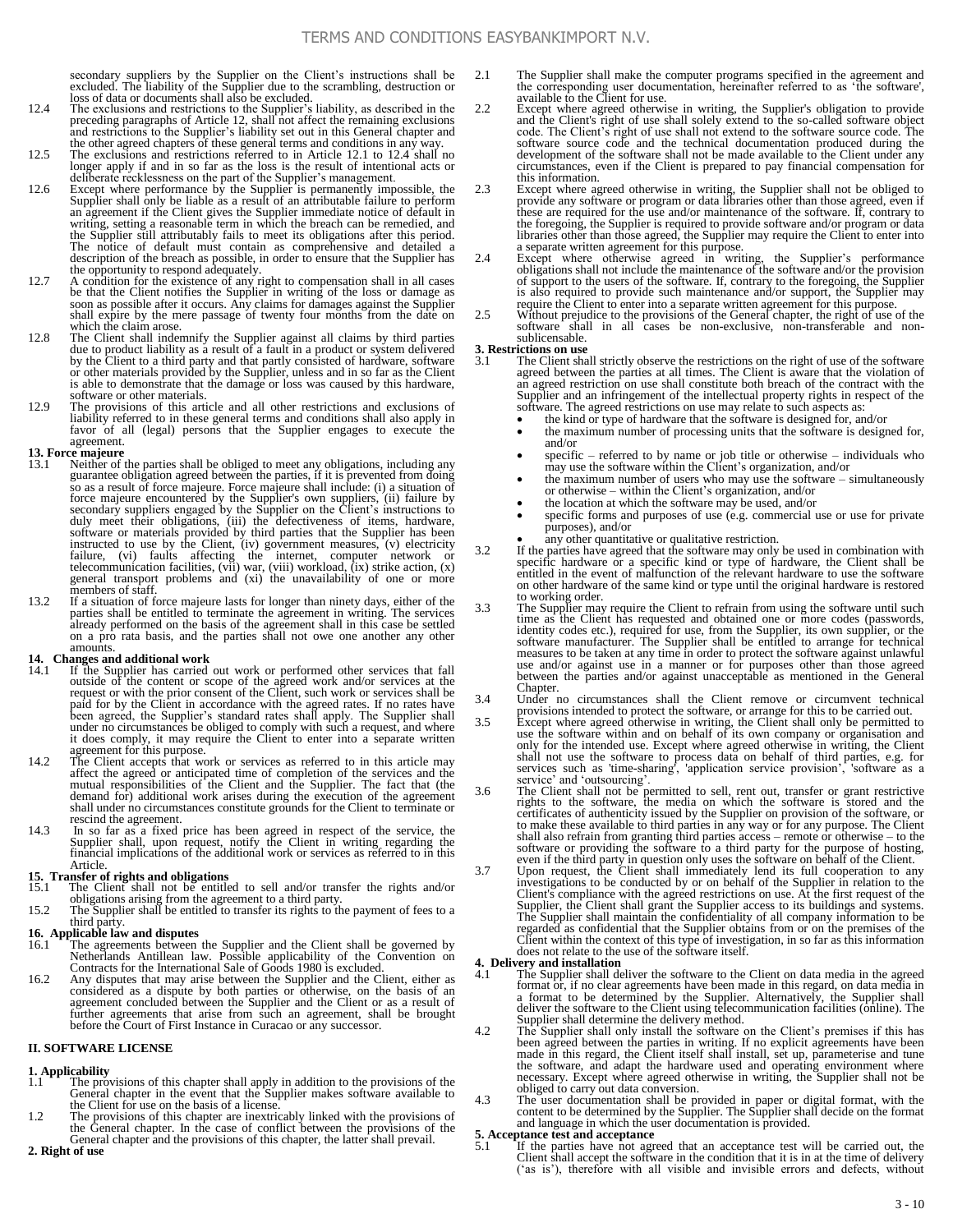prejudice to the Supplier's obligations pursuant to the guarantee scheme in Article 9 of this chapter.

- 5.2 If the parties have agreed to an acceptance test in writing, the provisions of
- Article 5.3 to 5.10 inclusive of this chapter shall apply.<br>5.3 Where this chapter refers to 'errors', this shall be understood to mean the substantial failure to meet the functional or technical specifications of the softw explicitly agreed between the parties in writing. An error shall only be deemed to exist if the Client is able to demonstrate the error and if it can be reproduced. The Client is obliged to notify the Supplier immediately of any errors.<br>
5.4 If an acceptance test has been agreed to, the test period shall be fourteen
- days following delivery or, if it has been agreed in writing that the Supplier will carry out the installation, following completion of the installation. The Client is not entitled to use the software for productive or operational purposes during the test period. The Client shall carry out the agreed acceptance test on the software using appropriately qualified personnel, with an adequate scope and in sufficient depth, and will provide the Supplier with a written, clear and understandable report on the test results.
- 5.5 If an acceptance test has been agreed to, the Client shall be obliged to assess under its full and exclusive responsibility whether the software delivered conforms to the functional or technical specifications made known by the Supplier in writing and, if the software is entirely or partly custom-designed, the functional or technical specifications agreed between the parties by the Supplier during the performance of an acceptance test shall be entirely at the Client's risk. 5.6 The software shall be deemed to have been accepted between the parties:
- a. if the parties have not agreed to an acceptance test: on delivery or, if it has been agreed in writing that the Supplier will carry out the installation, on completion of the installation, or

b. if the parties have agreed to an acceptance test: on the first day following the test period, or c. if the Supplier receives a test report as referred to in Article 5.7 before the

end of the test period: at such time as the errors described in the test report have been fixed, notwithstanding the presence of defects that do not preclude<br>acceptance according to Article 5.8. Contrary to the above, if the Client uses<br>the software for productive or operational purposes before the ti full from the time at which such use commenced.

- 5.7 If on carrying out the agreed acceptance test it emerges that the software contains errors, the Client shall notify the Supplier of the errors no later than on the last day of the test period by means of a written and detailed test report. The Supplier shall make a reasonable effort to fix the errors identified within a reasonable period of time, whereby the Supplier shall be entitled to install temporary solutions, workarounds or problem-avoiding restrictions in the software.
- 5.8 Acceptance of the software may not be withheld on grounds that do not relate to the specifications explicitly agreed between the parties, nor due to<br>the existence of minor defects, these being defects that cannot reasonably be<br>deemed to prevent the operational or productive use of the softwa context of the guarantee scheme in Article 9, if and in so far as applicable. Acceptance may also not be withheld on the basis of aspects of the software that can only be assessed subjectively, such as aesthetic aspects and aspects relating to the design of user interfaces.
- 5.9 If the software is delivered and tested in stages and/or parts, the non-acceptance of a specific stage and/or part shall not affect the acceptance of a previous stage and/or other part, where appropriate.
- 5.10 Acceptance of the software by one of the methods referred to in this Article<br>shall mean that the Supplier is discharged in respect of compliance with its<br>obligations in relation to the provision and delivery of the so has been agreed that the Supplier will carry out the installation, with its obligations in relation to the installation of the software. Acceptance of the Software shall not affect the Client's rights pursuant to Article 5

#### **6. Term of the agreement**

- The agreement regarding the provision of the software has been entered into for the term agreed between the parties. If no term has been agreed, a term of one year shall apply. The agreement shall commence on the day on which<br>the Client is provided with the software. The term of the agreement shall be<br>extended automatically by the term of the original period each time, unles the Client or the Supplier terminates the agreement in writing with due observance of a notice period of three months prior to the end of the period in question.
- 6.2 The Client shall return all copies of the software that it has in its possession to the Supplier immediately following expiry of the right of use of the software. If the parties have agreed that the Client will destroy copies at the end of the agreement, the Client shall notify the Supplier<br>immediately in writing that this has been carried out. The Supplier shall not<br>be obliged to provide the Client with assistance on or after expiry of

#### **7. Right of use fee**

7.1. Except where agreed otherwise in writing, the right-of-use fee agreed between the parties shall be due on the dates agreed between the parties or, if no dates have been agreed:

a. if the parties have not agreed that the Supplier will carry out the installation of the software: on delivery of the software or, if the right-of-use is due periodically, on delivery of the software and subsequently on

b. if the parties have agreed that the Supplier will carry out the installation of the software: on completion of the installation of the software or, if the right-of-use fee is due periodically, on completion of the insta

period. The Supplier is entitled to require advance payments at all times.

7.2 Except where agreed otherwise in writing, the Supplier shall not be obliged to install or adapt the software. If, contrary to the foregoing, the Supplier is also required to carry out installation activities or activities in relation to the adaptation of the software, the Supplier may require the Client to enter into a separate written agreement for this purpose. Such work shall be invoiced separately at the Supplier's standard rates as the occasion arises.

## **8. Modification of the software**<br>8.1 Except where agreed other

Except where agreed otherwise in writing and notwithstanding exceptions set out in law, the Client shall not be entitled to modify the software in part or in full without the prior written consent of the Supplier. The Supplier shall at all times be entitled to refuse its consent or to attach conditions to its consent, including conditions in relation to the method and quality of implementation of the modifications required by the Client. 8.2 The Client shall bear all risks associated with modifications carried out by or on

behalf of the Client by third parties with the consent of the Supplier or otherwise.

# **9. Guarantee**

- The Supplier shall not guarantee that the software made available to the Client will be fit for the actual and/or intended use by the Client. The Supplier shall also<br>not guarantee that the software will operate with no interruptions, errors or<br>defects or that all errors and defects will always be fixe
- 9.2 The Supplier shall make a reasonable effort to fix errors in the software within the meaning of Article 5.3 of this chapter within a reasonable period of time if the Supplier receives detailed, written notification of these errors within a period<br>of three months following delivery or, if the parties have agreed to an acceptance<br>test, within three months of acceptance. Errors shall unless the software was developed on behalf of the Client other than at a fixed price, in which case the Supplier shall invoice the costs associated with fixing the errors at its standard rates. The Supplier shall be entitled to invoice the costs of fixing errors at its standard rates. The Supplier sh errors could have been discovered during the execution of the agreed acceptance test. The Supplier shall not be obliged to fix errors if the Client has made changes to the software, or has arranged for this to be carried out, without the written consent of the Supplier. Such consent shall not be withheld on unreasonable
- grounds.<br>
The fixing of errors shall take place at a location to be determined by the<br>
Supplier. The Supplier shall be entitled to install temporary solutions,<br>
workarounds or problem-avoiding restrictions in the software
- 9.4 Under no circumstances shall the Supplier be obliged to recover scrambled or lost data.
- 9.5 The Supplier shall not be obliged to fix errors that are reported following expiry of the guarantee period referred to in Article 9.2 of this chapter, unless the parties have entered into a separate maintenance agreement that incorporates an obligation to this effect.

### **10. Confidentiality**<br>10.1 The Client a

The Client acknowledges that the software is of a confidential nature and that this software contains trade secrets of the Supplier, its own suppliers and/or the software manufacturer.

## **11. Maintenance agreement**

If the Client has not entered into a maintenance agreement with the Supplier at the same time as concluding an agreement regarding the provision of the software, the Supplier shall not be obliged to enter into a maintenance agreement in respect of the software at a later point in time.

#### **12. Software from third party suppliers**

If and in so far as the Supplier provides the Client with software from third<br>parties, the (license) terms imposed by such third parties in relation to the<br>software shall apply, provided that the Supplier has notified the parties. These terms shall be 'available to the Client for inspection on the Supplier's premises and the Supplier shall provide the Client with a copy of the terms free of charge upon request. If and in so far as the above are deemed not to apply for any reason whatsoever, or are declared to be inapplicable, the provisions of these general terms and conditions shall apply in full.

#### **III. DEVELOPMENT OF SOFTWARE**

# **1. Applicability**

- 1.1 The provisions of this chapter shall apply in addition to the provisions of the General chapter in the event that the Supplier develops software on behalf of the Client for the Client or one or more third parties and i applicable.
- 1.2 The provisions of this chapter are inextricably linked with the provisions of the General chapter. In the case of conflict between the provisions of the General chapter and the provisions of this chapter, the latter shall prevail.<br>2. Specifications of the software

- 2.1 If the Supplier has not already been provided with specifications or a design by or on behalf of the Client before entering into the agreement, the parties shall draw up written specifications in consultation with regard to what software will be developed and how the development will take place. The parties both acknowledge that effective coordination and good mutual communication are essential factors in the proper specification, design and development of soft agreed between the parties in writing.
- 2.2 The Client shall at all times guarantee the correctness, completeness and consistency of any information, specifications and designs submitted to the Supplier, even if such information, specifications and designs have the risk and expense of the Client.
- 2.3 The Supplier is entitled, however not obliged, to check the correctness, completeness and consistency of the information, specifications or designs submitted to it and on identifying any errors or omissions to suspend The Client undertakes to notify the Supplier in all cases as soon and in as much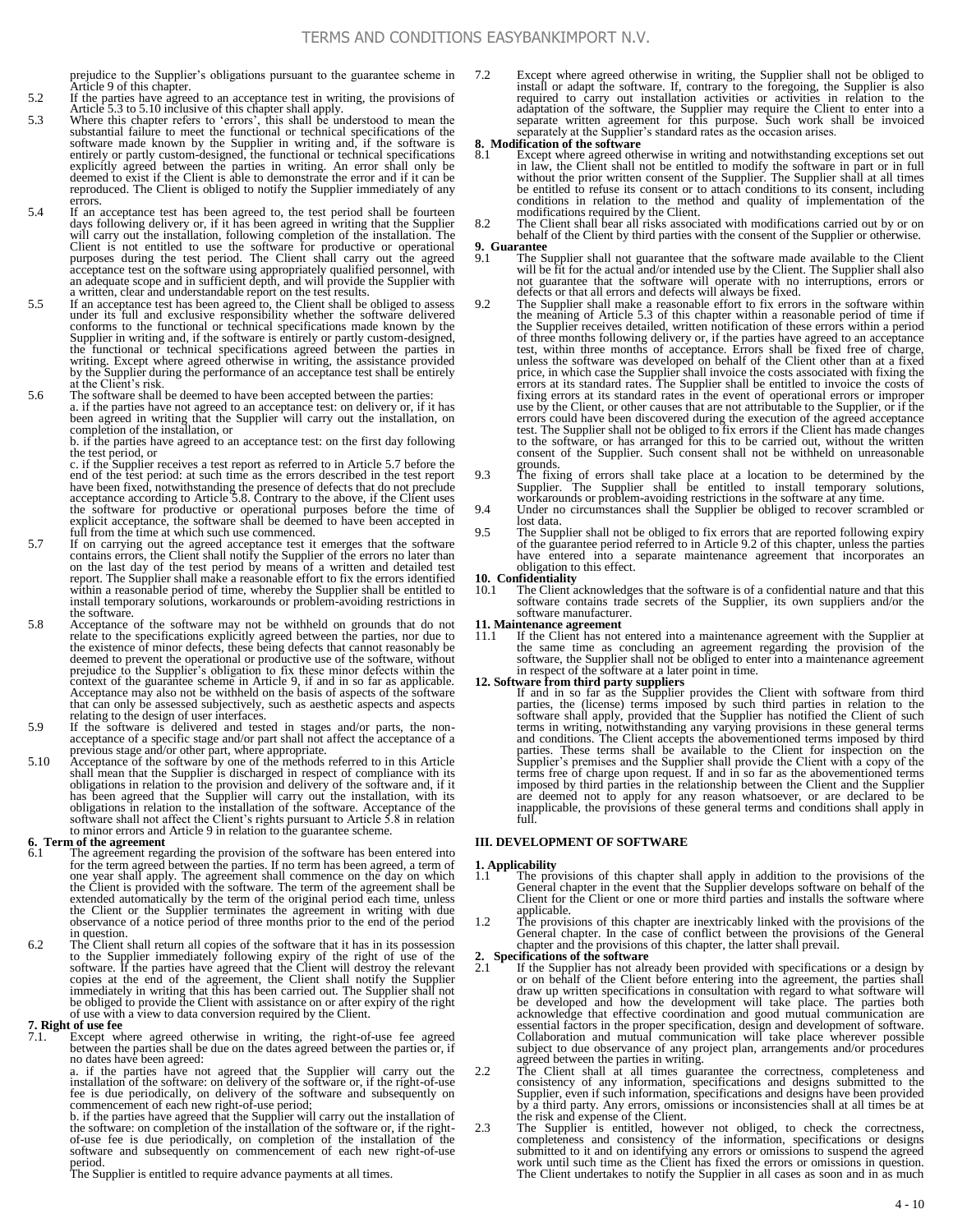detail as possible of any errors or omissions in the specifications or the design for the software to be developed of which it becomes aware.

2.4 If the parties are using a development method that is characterized by the basic principle that the design and/or development of parts of the software shall be governed by a prioritization in relation to the specifications that is to be determined in greater detail during the execution of the agreement, this prioritization shall in all cases be drawn up in consultation b **parties** 

### **3. Development of the software**

- The Supplier shall develop the software with due care, subject to due observance of the software specifications or design and – where appropriate – with due observance of the project plan, methods, techniques, arrangements and/or procedures agreed in writing with the Client. Before commencing the development work, the Supplier may require the Client to issue a written declaration of its full and unconditional agreement to the specifications or design. The Supplier shall be entitled to suspend its activities until such time as the Client has issued a written declaration of its
- full and conditional approval to the specifications or design.<br>3.2 The Supplier shall in all cases carry out the development work on the basis<br>of a best efforts obligation, unless and in so far as the Supplier has explicit undertaken in the written agreement to achieve a specific result and the result in question is sufficiently determined.
- 3.3 If it has been agreed that the development of the software will take place in stages or if the Supplier is using a development method that is based on phased implementation, the Supplier shall be entitled to delay the services associated with a stage until such time as the Client has approved the results of the previous stage in writing.
- 3.4 Except where otherwise agreed in writing, the Supplier shall not be obliged to follow timely and well-founded instructions issued by the Client during the realization of the development work. The Supplier shall not be follow instructions that change or extend the content or scope of the Supplier's performance obligations. If such instructions are followed,<br>however, compensation shall be provided for the work in question in<br>accordance with the Supplier's standard rates.<br>3.5 If the agreement regarding the d
- into with a view to execution by one or more specific individuals, the Supplier shall at all times be entitled to replace these individuals, following consultation with the Client, at a time to be determined by the Supplier with one or more other individuals with the same qualifications. 3.6 On request, the Client shall provide the Supplier with the opportunity to
- carry out the work outside of normal working days and working hours at the Client's offices or site.

# **4. Delivery and installation**<br>**4.1** The Supplier shall do

- The Supplier shall deliver the software to the Client on data media of the agreed type and format, or using telecommunication facilities (online). The Supplier shall determine the delivery method.
- 4.2 The Supplier will only install the software on the Client's premises if this has been agreed between the parties in writing. If no explicit agreements have been made in this regard, the Client itself shall install, set up, parameterize and tune the software, and adapt the hardware used and
- operating environment where necessary. Except where agreed otherwise in<br>writing, the Supplier shall not be obliged to carry out data conversion.<br>4.3 The user documentation shall be provided in paper or digital format. The<br> documentation is provided.

- 5. Acceptance test and acceptance<br>
5.1 If the parties have not agreed that an acceptance test will be carried out, the<br>
Client shall accept the software in the condition that it is in at the time of delivery ('as is'), therefore with all visible and invisible errors and defects, without prejudice to the Supplier's obligations pursuant to the guarantee in
- Article 11 of this chapter.<br>5.2 If the parties have agreed to an acceptance test in writing, the provisions of<br>Article 5.3 to 5.10 inclusive of this chapter shall apply.<br>5.3 Where this chapter refers to 'errors', this shal
- substantial failure to meet the functional or technical specifications explicitly agreed in writing between the parties. An error shall only be deemed to exist if the Client is able to demonstrate the error and if it can be reproduced. The Client is obliged to notify the Supplier immediately of any errors.
- 5.4 If an acceptance test has been agreed to, the test period shall be fourteen days following delivery or, if it has been agreed in writing that the Supplier will carry out the installation, following completion of the installation. The Client is not entitled to use the software for productive or operational purposes during the test period. The Client shall carry out the agreed acceptance test on the (interim) results of the development work using appropriately qualified personnel, with an adequate scope and in sufficient depth, and will provide the Supplier with a written, clear and understandable report on the test results.
- 5.5 If an acceptance test has been agreed to, the Client shall be obliged to assess under its full and exclusive responsibility whether the software delivered conforms to the functional or technical specifications made known by the Supplier in writing and, if the software is entirely or partly custom-designed, the functional or technical specifications explicitly agreed between the<br>parties in writing. Except where agreed otherwise in writing, any assistance<br>provided by or on behalf of the Supplier during the performance of an<br>ac
	- a. if the parties have not agreed to an acceptance test: on delivery or, if it has been agreed in writing that the Supplier will carry out the installation, on completion of the installation, or

b. if the parties have agreed to an acceptance test: on the first day following the test period, or

c. if the Supplier receives a test report as referred to in Article 5.7 before the end of the test period: at such time as the errors described in the test report<br>have been fixed, notwithstanding the presence of defects that do not preclude<br>acceptance according to Article 5.8. Contrary to the above, if t explicit acceptance, the software shall be deemed to have been accepted in full from the time at which such use commenced.

- 5.7 If on carrying out the agreed acceptance test it emerges that the software contains errors, the Client shall notify the Supplier of the errors no later than on the last day of the test period by means of a written and detailed test report. The Supplier shall make every effort to fix the errors identified within a reasonable period of time, whereby the Supplier shall be entitled to install temporary solutions, program bypasses or problem-avoiding restrictions in the software.
- 5.8 Acceptance of the software may not be withheld on grounds that do not relate to the specifications explicitly agreed between the parties, nor due to the existence of minor errors, these being errors that cannot reasonably be deemed to prevent the operational or productive use of the software, without prejudice to the Supplier's obligation to fix these minor errors within the context of the guarantee scheme in Article 11, if and in so far as applicable. Acceptance may also not be withheld on the basis of aspects of the software that can only be assessed subjectively, such as aesthetic aspects and aspects relating to the design of user interfaces.
- 5.9 If the software is delivered and tested in stages and/or parts, the non-acceptance<br>of a specific stage and/or part shall not affect the acceptance of a previous stage<br>and/or other part, where appropriate.<br>5.10 Acceptan
- mean that the Supplier is discharged in respect of compliance with its obligations in relation to the development of the software and, if it has been agreed that the Supplier will carry out the installation, with its obligations in relation to the installation of the software. Acceptance of the software Client's rights pursuant to Article 5.8 in relation to minor errors and Article 11 in relation to the guarantee scheme.

#### **6. Right of use**

- 6.1 The Supplier shall make the software developed on behalf of the Client and the corresponding user documentation available to the Client for use.
- 6.2 The software source code and/or the user and/or technical documentation produced during the development of the software shall only be made available to the Client if and in so far as this has been agreed in writing. If this is the case, the Client shall be entitled to make changes to this software. The Supplier decides in this event regarding the form and language in whic documentation will be provided to the Client. If the Supplier is ordered in court to provide the Client with the source code and/or technical documentation, the Supplier may impose a reasonable fee.
- 6.3 Except where agreed otherwise in writing, the Supplier shall not be obliged to provide the auxiliary software and program or data libraries required for the use and/or maintenance of the software. If, contrary to the foregoing, the Supplier is also required to provide auxiliary software and/or program or data libraries, the Supplier may require the Client to enter into a separate written agreement for this purpose. The provision of such auxiliary software and/or program or data libraries shall be invoiced separately at the Supplier's standard appropriate.
- 6.4 Except where otherwise agreed in writing, the Supplier's performance obligations shall not include the maintenance of the software and/or the provision of support to the users of the software. If, contrary to the foregoing, the Supplier is also required to provide maintenance and/or support, the Supplier may require the Client to enter into a separate written agreement for this purpose. Such work and services shall be invoiced separately at the Supplier's standard rates as appropriate.
- 6.5 Without prejudice to the provisions of the General chapter, the right of use of the software shall in all cases be non-exclusive, non-transferable and nonsublicensable.

# **7. Restrictions on use**<br>7.1 If the written

- 7.1 If the written agreement explicitly stipulates that all design and development costs shall be borne exclusively and in full by the Client, the right of use of the software developed on behalf of the Client shall not be subject to any restrictions, without prejudice to the remaining provisions of the general terms and conditions, including the provisions of Article 7.6 of this chapter.<br>7.2 If the parties have agreed to restrictions on use, the Client shall strictly c
- with the agreed restrictions on the right of use of the software in all cases. The Client is aware that the violation of an agreed restriction on use shall constitute both breach of the contract with the Supplier and an infringement of the intellectual property rights in respect of the software. The agre use may relate to such aspects as:
	- the kind or type of hardware that the software is intended for, and/or
	- the maximum number of processing units that the software is intended for, and/or
	- specific referred to by name or job title or otherwise individuals who are permitted to use the software within the Client's organisation, and/or
	- the maximum number of users who are permitted to use the software simultaneously or otherwise – within the Client's organisation, and/or
	- the location at which the software may be used, and/or
	- specific forms and purposes of use (e.g. commercial use or use for private purposes), and/or
	-
- any other quantitative or qualitative restriction.<br>
7.3 If the parties have agreed that the software may only be used in combination with specific hardware or a specific kind or type of hardware, the Client shall be entitled in the event of malfunction of the relevant hardware to use the software
- on other hardware of the same kind or type for the duration of the malfunction.<br>The Supplier may require the Client to refrain from using the software until such<br>time as the Client has requested and obtained one or more co identity codes etc.), required for use, from the Supplier, its own supplier, or the software manufacturer.
- 7.5 Under no circumstances shall the Client circumvent technical provisions intended to protect the software against unlawful or unauthorised use, or arrange for this to be carried out.
- 7.6 Except where agreed otherwise in writing, the Client shall only be permitted to use the software within and on behalf of its own company or organisation. Except<br>where agreed otherwise in writing, the Client shall not use the software to<br>process data on behalf of third parties, e.g. for services such a
	-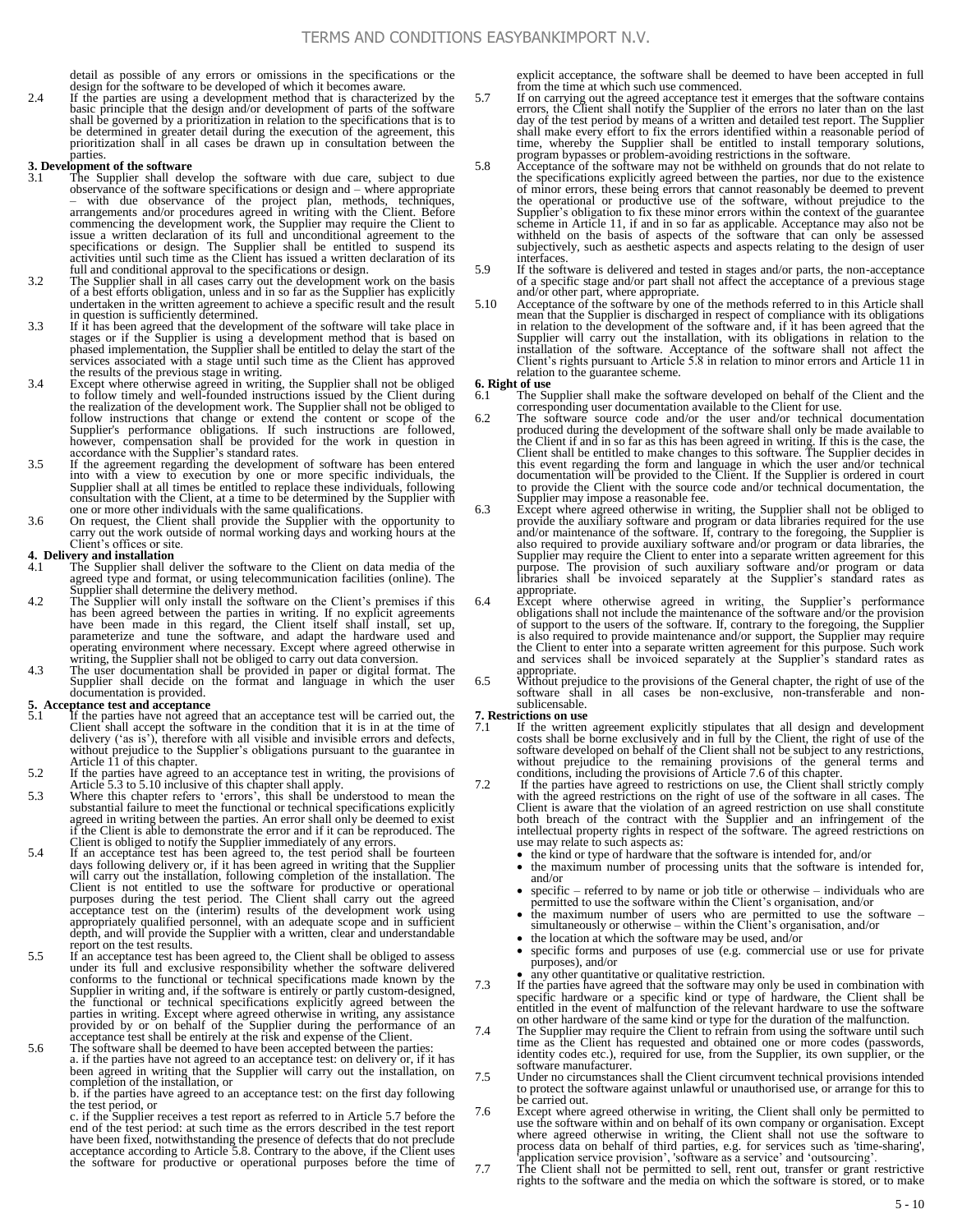these available to third parties in any way or for any purpose. The Client shall also refrain from granting third parties access – remote or otherwise – to the software or providing the software to a third party for the purpose of hosting, even if the third party in question only uses the software on behalf of the Client.

7.8 Upon request, the Client shall immediately lend its full cooperation to any investigations to be conducted by or on behalf of the Supplier in relation to the Client's compliance with the agreed restrictions on use. At the first request of the Supplier, the Client shall grant the Supplier access to its buildings and systems. The Supplier shall maintain the confidentiality of company information to be regarded as confidential that the Supplier obtains from or on the premises of the Client within the context of this type of investigation, in so far as this information does not relate to the use of the software itself.

## **8. Term of the agreement**<br>8.1 The software deve

- The software developed on behalf of the Client shall be made available to the Client for the term agreed between the parties. If no term has been agreed between the parties, the term of the right of use shall not be subject to a time limit and the Supplier shall not be entitled to terminate the
- 8.2 Where appropriate, the Client shall return all copies of the software that it has in its possession to the Supplier immediately following expiry of the right of use of the software. If the parties have agreed that the Client will destroy the relevant copies at the end of the agreement, the Client sh notify the Supplier immediately in writing that this has been carried out. The Supplier shall not be obliged to provide the Client with assistance on or after Supplier shall not be obliged to provide the Client with assistance on or after expiry of the right of use with a view to data conversion required by the Client.

- **9. Remuneration for development work**<br>
9.1 If an invoicing schedule has not been agreed, all amounts relating to the development of software shall in each case be payable in arrears each calendar month. The Supplier is entitled to require advance payments at all times.
- 9.2 Except where agreed otherwise in writing, the price for the development work shall also include the fee in respect of the right of use of the software.
- 9.3 Except where agreed otherwise in writing, the software development fee shall not include a fee for the auxiliary software and program and data<br>libraries required by the Client, any installation services and any adjustments<br>to and/or maintenance of the software. The right of use fee also does include the provision of support to users of the software. Such work and services shall be invoiced separately at the Supplier's standard rates as appropriate.

### **10. Modification of the software**<br>10.1 **Except where agreed oth**

- Except where agreed otherwise in writing and notwithstanding exceptions set out in law, the Client shall not be permitted to modify the software in part or in full without the prior written consent of the Supplier. The Supplier shall<br>at all times be entitled to refuse its consent or to attach conditions to its<br>consent, including conditions in relation to the method and qua
- on behalf of the Client by third parties with the consent of the Supplier or otherwise.

## **11. Guarantee**

- 11.1 The Supplier shall not guarantee that the software developed on behalf of the Client will be suitable for the actual and/or envisaged use by the Client. The Supplier shall also not guarantee that the software will ope be fixed.
- 11.2 The Supplier shall make every effort to fix errors in the software within the meaning of Article 5.3 of this chapter within a reasonable period of time if the Supplier receives detailed, written notification of these errors within a period of three months following delivery or, if the parties have agreed to an acceptance test, within three months of acceptance. Errors shall be fixed free of charge, unless the software was developed on behalf of the Client other<br>than at a fixed price, in which case the Supplier shall invoice the costs<br>associated with fixing the errors at its standard rates. The Supplier sha entitled to invoice the costs of fixing errors at its standard rates in the event of operational errors or improper use by the Client, or other causes that are not attributable to the Supplier, or if the errors could have been discovered during the execution of the agreed acceptance test. The Supplier shall not be obliged to fix errors if the Client has made changes to the software, or has arranged for this to be carried out, without the written consent of the Supplier. Such consent shall not be withheld on unreasonable grounds.
- 11.3 The fixing of errors shall take place at a location to be determined by the Supplier. The Supplier shall be entitled to install temporary solutions, program bypasses or problem-avoiding restrictions in the software at
- 11.4 Under no circumstances shall the Supplier be obliged to recover scrambled or lost data.
- 11.5 The Supplier shall not be obliged to fix errors that are reported following<br>expiry of the guarantee period referred to in Article 11.2 of this chapter,<br>unless the parties have entered into a separate maintenance agree incorporates an obligation to this effect.

#### **12. Confidentiality**

The Client acknowledges that the software is of a confidential nature and contains trade secrets of the Supplier, its own suppliers and/or the software manufacturer.

#### **IV. APPLICATION SERVICE PROVISION, SOFTWARE AS A SERVICE AND COMPUTERSERVICE**

## **1. Applicability**

1.1 The provisions of this chapter shall apply in addition to the provisions of the General chapter in the event that the Supplier provides services in the field or under the name of Application Service Provision (ASP), So Service (SaaS) and/or Computer Service.

- 1.2 The provisions of this chapter are inextricably linked with the provisions of the General chapter. In the case of conflict between the provisions of the General chapter and the provisions of this chapter, the latter shall prevail.
- 1.3 For the purpose of this chapter, the terms 'Application' Service Provision' and 'Software as a Service' shall be understood to refer to: the 'remote' placing and maintaining at the disposal of the Client of software by
- 1.4 For the purpose of this chapter, the term 'Computer Service' shall be understood to refer to: the automatic processing of data using software and hardware managed by the Supplier.
- **2. Services** 2.1 The Supplier shall provide the Client with the service specified in the agreement between the parties in the field of Application Service Provision, Software as a Service and/or Computer Service, as well as the other services agreed between the parties. If specified in the agreement, the Supplier shall also install the software referred to in the agreement on the infrastructure specified by the Supplier. The Supplier shall not be responsible for the purchase and/or correct<br>functioning of the Client's infrastructure or that of third parties.<br>Except where agreed otherwise in writing, the Client shall be responsible
- manner in which the results obtained through the use of the software are used. The Client shall also be responsible for training given to and use by users, regardless of whether or not there is a relationship of authority between the Client and these users. If no explicit agreements have been made in (auxiliary software) and operating environment where necessary, as well as achieving the interoperability desired by the Client.
- 2.3 Except where agreed otherwise in writing, the Supplier shall not be obliged to carry out data conversion.
- 2.4 If the agreement stipulates that the service provided to the Client shall also include the provision of support to users, the Supplier shall issue advice by telephone or e-mail on the use and operation of the software support. The Supplier shall deal with properly substantiated requests for support<br>within a reasonable period of time. The Supplier cannot guarantee the accuracy,<br>completeness or timeliness of responses or support provided.
- 2.5 If the agreement stipulates that the service provided to the Client shall also include the creation of backups of the Client's data, the Supplier shall create a full backup of the Client's data that it has in its possession with due observance of the periods agreed between the parties in writing. If no periods have been agreed, a backup shall be created once per week. The Supplier shall retain the backup for a period of time to be agreed between the parties and if no agreements have been reached in this regard, for the Supplier's standard
- facilities if this has been explicitly agreed in writing.

- **3. Provision of services**<br>3.1 The Supplier shall make every effort to ensure that the services are provided with<br>due care and in accordance with the arrangements and procedures agreed in<br>writing with the Client where appl explicitly undertaken in the written agreement to achieve a specific result and the result in question is sufficiently determined.
- 3.2 The Supplier shall only perform the service on behalf of the Client. If the Supplier carries out work relating to the Client's data or that of its employees or users pursuant to a request or an authorized order from a government agency or in connection with a statutory obligation, the Client shall be invoiced for all of the associated costs.
- 3.3 The Supplier may make adjustments to the content or scope of the service. If such adjustments result in a change in the procedures that apply to the Client, the Supplier shall notify the Client as soon as possible and the costs of this change shall be borne by the Client. In this case, the Client may terminate the agreement in writing with effect from the date on which the change change is related to changes in relevant legislation or other regulations issued by competent authorities, or if the Supplier bears the costs of this change.
- 3.4 The Supplier may continue to provide the service using a new or amended version of the software. The Supplier shall not be obliged to maintain, change or add certain features or functionalities of the service or the software specifically for the Client.
- 3.5 The Supplier may temporarily suspend the service in full or in part for the purpose of carrying out preventive, corrective or adaptive maintenance. The Supplier shall not suspend the service for longer than necessary and shall arrange for this to take place outside of office hours where possible a circumstances, shall notify the Client in advance.
- 3.6 If the Supplier is providing services on the basis of information to be provided by the Client, this information shall be prepared and supplied by the Client in accordance with the conditions to be imposed by the Suppl the Tocation at which the Supplier is providing the service. Transport and<br>transmission, in any form whatsoever, shall take place at the risk and expense of<br>the Client, even if this is carried out or organised by the Suppl
- the Supplier meet the Supplier's specifications.<br>3.7 All hardware, software and items used by the Supplier in providing the service<br>shall remain the property or the intellectual property of the Supplier or its own<br>supplier
- of these by the Supplier. 3.8 The Supplier shall under no circumstances be obliged to provide the Client with a physical data carrier containing the software to be made and kept available to the Client within the context of Application Service Provision and/or Service as a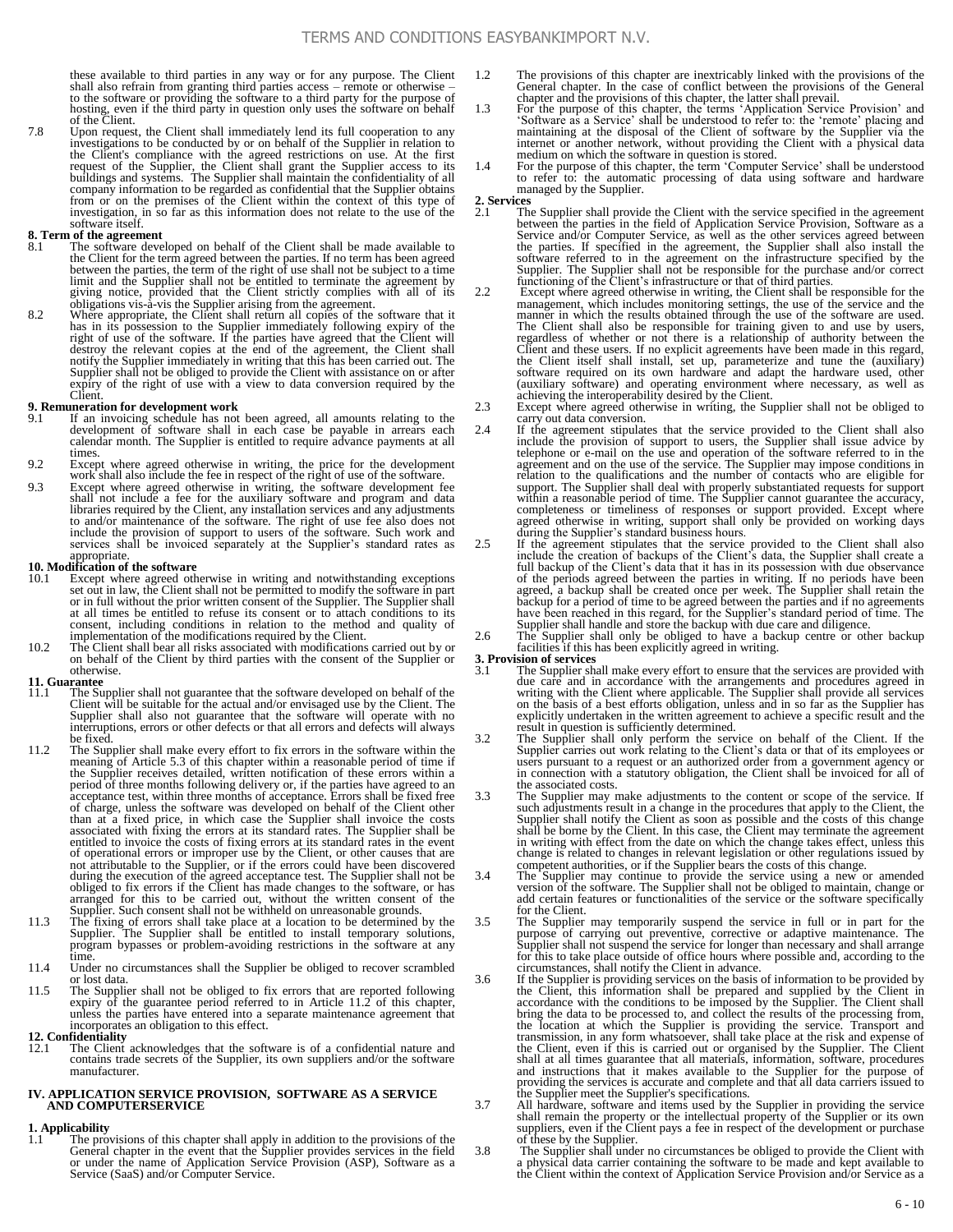Service, or the software to be used by the Supplier within the context of Computer Service.

### **4. Service Level Agreement**

4.1 Any service level agreements shall in all cases only be entered into explicitly<br>in writing. The Client shall notify the Supplier at all times of all<br>circumstances that may affect the service and the availability of the If service level agreements are entered into, any periods of decommissioning<br>announced in advance due to maintenance work or to circumstances outside<br>of the Supplier's sphere of influence will not be taken into account whe evidence.

## **5. Term**

5.1 The agreement shall be entered into for the term agreed between the parties. If no term has been agreed, a term of one year shall apply. The term of the agreement shall be extended automatically by the term of the original period each time, unless the Client or the Supplier terminates the agreement in writing with due observance of a notice period of three months prior to the end of the period in question.

## **6. Payment**<br>**6.1** If a

If an invoicing schedule has not been agreed, all amounts relating to the service provided by the Supplier shall in each case be payable in advance each calendar month.

### **7. Guarantee**

- The Supplier shall not guarantee that the software to be made and kept available to the Client within the context of Application Service Provision and/or Software as a Service, and the software used by the Supplier within<br>the context of Computer Service are free of defects and will operate without<br>interruptions. The Supplier shall endeavor to fix any defects in the s within a reasonable period of time if and in so far as the relevant software was developed by the Supplier itself and the Supplier has received detailed<br>notification in writing of the defects in question. As and when necessary, the<br>Supplier may postpone the fixing of defects until such time as a ne defects in software that was not developed by the Supplier itself will be fixed. The Supplier shall be entitled to install temporary solutions, program bypasses or problem-avoiding restrictions in the software. If the software was developed on behalf of the Client, the Supplier shall be entitled to invoice the Client for the costs of fixing errors at its standard rates.
- 7.2 The Supplier shall not be responsible for checking the accuracy and completeness of the results of the service and the data generated through the use of the service. The Client itself shall regularly check the results
- service and the data generated through the use of the service.<br>
7.3 If and in so far as necessary or desirable, the Supplier shall, where shortcomings in the results of the Computer Service are the direct result of products, software, data carriers, procedures or operating procedures for which the Supplier is explicitly responsible pursuant to the agreement, repeat the Computer Service for the purpose of rectifying these shortcomings attributable to the Supplier and/or the shortcomings are the result of errors or shortcomings on the part of the Client, such as the provision of incorrect or incomplete data and/or information, the Supplier shall, where a shortcomings that are attributable to the Supplier is not reasonably possible, the Supplier shall credit the amounts payable by the Client for the Computer Service in question, without any further or other liability vis-àsubclause explicitly does not apply to Application Service Provision and
- Software as a Service.<br>
7.4 On the basis of the information provided by the Supplier in relation to measures for the purpose of preventing and limiting the consequences of interruptions or shortcomings in the service, the scrambling or loss of data or other incidents, the Client shall identify and list the risks for its organization and take additional measures where necessary. The Supplier declares that it is prepared to lend its cooperation to further measures to be taken by the Client to a reasonable extent and at the request of the Client, subject to (financial) conditions to be imposed by the Supplier. Under no circumstances shall the Supplier be responsible for the recovery of scrambled or lost data.
- 7.5 The Supplier shall not guarantee that the software to be made and kept available to the Client within the context of Application Service Provision and/or Software as a Service, and the software used by the Supplier within the context of Computer Service will be adapted according to changes in relevant legislation and regulations in a timely manner.

- **8. Processing of personal data**<br>8.1 The Client shall guarantee that all of the requirements in respect of the lawful processing of personal data input by the Client in the software to be made and kept available to the Client within the context of Application Service Provision and/or Software as a Service, and the software used by the Supplier within the context of Computer Service, are met.
- 8.2 Without prejudice to the provisions of the General chapter, full responsibility<br>for the data processed through the use of the service by the Client shall rest<br>with the Client shall guarantee the Supplier that the data indemnify the Supplier against claims by thirds parties, of whatever nature,
- in relation to the processing of this data or the execution of the agreement.<br>8.3 Pursuant to possible legislation in respect of the processing of personal data,<br>such as legislation regarding privacy, the Client has obliga to allow the inspection, correction and removal of personal data of parties

involved. The Client is fully and exclusively responsible for ensuring compliance<br>with these obligations. The parties agree that, with regard to the processing of<br>personal data, the Supplier is the 'processor' within the m legislation in respect of the processing of personal data. The Supplier shall, as far as technically possible, lend its cooperation in respect of the obligations to be met<br>by the Client. The costs associated with such cooperation are not included in the<br>Supplier's agreed prices and fees and shall be borne i

#### **V. MAINTENANCE OF SOFTWARE**

# **1. Applicability**

- 1.1 The provisions of this chapter shall apply in addition to the provisions of the General chapter in the event that the Supplier provides software maintenance services.
- 1.2 The provisions of this chapter are inextricably linked with the provisions of the General chapter. In the case of conflict between the provisions of the General chapter and the provisions of this chapter, the latter sh
- **2. Services**
- The Supplier shall carry out maintenance work on the software specified in the agreement between the parties. The maintenance obligation shall include the fixing of errors in the software in accordance with Article 3 of this chapter and only where agreed in writing between the parties - the provision of new versions<br>of the software in accordance with Article 4 of this chapter.<br>2.2 Except where agreed otherwise in writing, the Supplier shall not be obliged
- carry out data conversion.
- 2.3 If the agreement stipulates that the service provided by the Supplier shall also include the provision of support to users of the software, the Supplier shall issue advice by telephone or e-mail on the use and operatio Supplier shall deal with properly substantiated requests for support within a reasonable period of time and in accordance with its standard procedures. The Supplier shall not guarantee the accuracy, completeness or timeliness of responses or support provided. Except where agreed otherwise in writing, support shall only be provided on working days during the Supplier's standar hours.
- 2.4 If the agreement stipulates that the service provided by the Supplier shall also include the provision of so-called 'standby services', the Supplier shall ensure that one or more members of staff are available during t support from the members of staff on standby in the event of a serious failure in the operation of the software. The Supplier shall not guarantee that all failures will be corrected in a timely manner should this situation arise.
- 2.5 The maintenance and any other agreed services shall be carried out with effect from the day on which the agreement was concluded.

### **3. Provision of services**

- 3.1 The Supplier shall make every effort to ensure that the services are provided with due care and in accordance with the arrangements and procedures agreed in writing with the Client where applicable. The Supplier shall on the basis of a best efforts obligation, unless and in so far as the Supplier has explicitly undertaken in the written agreement to achieve a specific result and the
- result in question is sufficiently determined.<br>3.2 The Client shall submit a detailed report of any errors identified in the software.<br>Following receipt of the report, the Supplier shall make every effort to fix the<br>errors accordance with its standard procedures. The results shall be made available to the Client in a manner and at a time to be determined by the Supplier, depending on the degree of urgency. The Supplier shall be entitled to i solutions, program bypasses or problem-avoiding restrictions in the software. If no explicit agreements have been made in this regard, the Client itself shall install, set up, parameterize and tune the corrected software or the new version of<br>the software provided, and adapt the hardware used and operating environment<br>where necessary. The Supplier shall not guarantee that the so
- 3.3 If the Supplier carries out the maintenance work online, the Client shall for its part ensure that the proper infrastructure and telecommunication facilities are in<br>place in a timely manner. The Supplier shall be entitled to suspend or limit the<br>maintenance work if the Client's infrastructure and teleco do not meet the requirements imposed by the Supplier.
- 3.4 The Client shall lend any cooperation required by the Supplier for the purpose of the maintenance work, including the temporary suspension of use of the software<br>by the Client if the Supplier deems this to be necessary. If the Client fails to lend<br>the cooperation requested, the Supplier may suspend or l work. If the Supplier is providing services on the basis of information to be provided by the Client, this information shall be prepared in accordance with the conditions to be imposed by the Supplier and provided at the risk and expense of the Client. The Client shall at all times guarantee that all materials, information, software, procedures and instructions that it makes avai the purpose of providing the services is accurate and complete and that all data carriers issued to the Supplier meet the Supplier's specifications. 3.5 If the maintenance work relates to software that was not provided to the Client by
- the Supplier itself, the Client shall make the software source code and technical (development) documentation (including data models, designs, change logs etc.) available if the Supplier deems this to be useful, necessary third parties do not prevent it from doing so. The Client shall grant the Supplier<br>the right to use and adapt the software, including the source code and technical<br>(development) documentation, within the context of perform Supplier's use of the data and/or documentation provided within the context of the maintenance work. 3.6 The maintenance work by the Supplier shall not affect the Client's responsibility
	- to manage the software, which includes monitoring settings, the use of the software and the manner in which the results obtained through the use of the software are used. The Client shall also be responsible for training given to and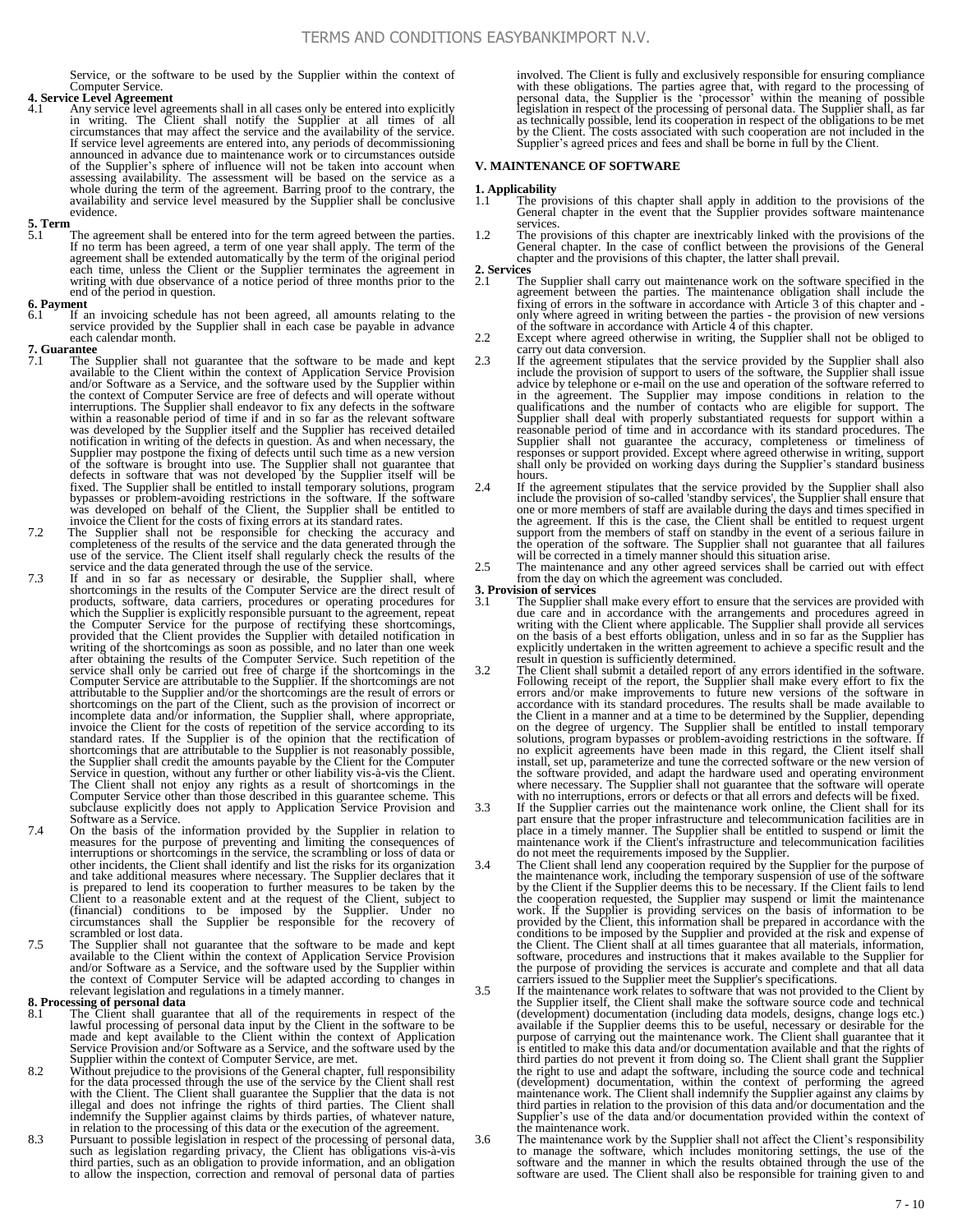use by users, regardless of whether or not there is a relationship of authority between the Client and these users. If no explicit agreements have been made in this regard, the Client itself shall install, set up, parameterise and tune the (auxiliary) software and adapt the hardware used and operating environment where necessary, as well as achieving the interoperability desired by the Client.

## **4. New versions of the software**<br>  $\frac{4}{4}$  1 The maintenance work

- The maintenance work shall only include the provision of new versions of the software if and in so far as this has been agreed in writing. If the maintenance work includes the provision of new versions of the software, the provision of this software shall take place at the Supplier's discretion.
- 4.2 Once three months have passed since the date on which the Supplier provided an improved version of the software, the Supplier shall no longer be obliged to fix any errors in the previous version or to provide support and/or carry out maintenance work in relation to the previous version.
- 4.3 The Supplier may require the Client to enter into a new written agreement with the Supplier prior to the provision of a version with new options and functions, and is entitled to apply a new fee to this version. The Supplier may copy functionality from a previous version of the software unchanged, however it does not guarantee that each new version will incorporate the to maintain, change or add certain features or functionalities of the software
- specifically for the Client.<br>
4.4 The Supplier may require the Client to adapt its system (hardware, software<br>
etc.) if this is necessary in order to ensure the proper functioning of a new version of the software.

## **5. Service Level Agreement**<br>5.1 Any service level agreement

5.1 Any service level agreements shall in all cases only be entered into explicitly<br>in writing. The Client shall notify the Supplier at all times of all<br>circumstances that may affect the service and the availability of the If service level agreements are entered into, any periods of decommissioning announced in advance due to maintenance work or to circumstances outside of the Supplier's sphere of influence will not be taken into account when assessing availability. The assessment will be based on the service as a whole during the term of the agreement. Barring proof to the contrary, the availability measured by the Supplier shall be conclusive evidence.

## **6. Term**

6.1 The agreement shall be entered into for the term agreed between the parties.<br>If no term has been agreed, a term of one year shall apply. The term of the<br>agreement shall be extended automatically by the term of the orig each time, unless the Client or the Supplier terminates the agreement in writing with due observance of a notice period of three months prior to the end of the period in question.

### **7. Payment**<br>7.1 **If** a

- If an invoicing schedule has not been agreed, all fees relating to the maintenance of software and any other services set out in the agreement shall in each case be payable in advance each calendar month. The Supplier is entitled to require advance payments at all times.
- 7.2 Fees in respect of the maintenance of the software and any other services set out in the agreement shall be due as of the date on which the agreement<br>commences. The fees in respect of maintenance and any other services set<br>cout in the agreement shall be due regardless of whether the Client is using to have maintenance work carried out.

#### **8. Exclusions**

The maintenance of the software shall not include the fixing of errors, defects or shortcomings arising from or related to: a) usage errors or the improper use of the software, including errors that

occur during the data input process or in the data itself

b) changes to the software other than those carried out by or on behalf of the Supplier

c) use of the software contrary to the applicable conditions or contrary to the instructions in the user documentation

d) changes to or errors, defects or shortcomings in the hardware or software that is not included within the scope of the maintenance work to be carried out by the Supplier e) failure by the Client to have maintenance work carried out on the software

in a timely manner

f) the use of an older version of the software that is no longer maintained by the Supplier

- g) the recovery of scrambled or lost data h) other causes that are not attributable to the Supplier.
- 8.2 If the Supplier carries out maintenance work or other work in connection with the provisions of Article 8.1, the Supplier shall be entitled to invoice the costs of this maintenance work or other work in accordance with its standard rates. This shall not affect the other fees payable by the Client in respect of maintenance work.

#### **VI. DEVELOPMENT AND MAINTENANCE OF A WEBSITE**

## **1. Applicability**

- 1.1 The provisions of this chapter shall apply in addition to the provisions of the General chapter in the event that the Supplier is commissioned to design, develop, manage and/or maintain a website.
- 1.2 The provisions of this chapter are inextricably linked with the provisions of the General chapter. In the case of conflict between the provisions of the General chapter and the provisions of this chapter, the latter shall prevail.
- **2. Specifications of the website**<br>2.1 If the Client bas not also
- If the Client has not already provided the Supplier with specifications or a rough or otherwise – design or prototype of the website to be developed<br>before or on entering into the agreement, the parties shall draw up written<br>specifications in consultation with regard to the website to be developed. parties both acknowledge that effective coordination and good mutual<br>communication are essential factors in the proper specification, design and<br>development of a website. Collaboration and mutual communication will<br>take pl arrangements and/or procedures agreed between the parties.

2.2 The specifications of the website to be developed may relate to the style and number of the webpages to be developed by the Supplier (including a 'homepage' and next pages) and the text files, forms, logos, photo and video images, graphics files, codes and/or other material to be included or incorporated in the website. The specifications or design must also provide a clear indication of the functional, aesthetic and technical properties that the website must have, such as the use of frames and e-mail facilities. The specifications may al

2.3 The parties shall reach timely agreements with regard to the information and material to be developed by the Supplier for the purpose of inclusion or incorporation in the website, and the information and material to be provided to<br>the Supplier by the Client or a third party to be engaged by the Client. If no<br>agreements are made in this regard, the Client shall provide t

- consistency of any information, specifications and designs submitted to the Supplier, even if such information, specifications and designs have been provided by a third party. Any errors, omissions or inconsistencies shall be at the risk and expense of the Client.<br>2.5 The Supplier is entitled, however not obliged, to check the correctness,
- completeness and consistency of the information, specifications or designs submitted to it and on identifying any errors or omissions to suspend the agreed work until such time as the Client has fixed the errors or omissions in question.<br>The Client undertakes to notify the Supplier in all cases as soon and in as much<br>detail as possible of any errors or omissions in the specif the website to be developed of which it becomes aware or of which it should reasonably be aware.
- 2.6 f the content and/or style of the website is entirely or partly dependent upon decisions to be reached at a later date during the execution of the agreement, the Supplier shall make these decisions, taking into account and criteria of which it is aware wherever possible.

## **3. Development of the website**<br> **3.1** The Supplier shall deve

- The Supplier shall develop the website with due care, subject to due observance of the 'website specifications or design and – where appropriate – with due<br>observance of the project plan, methods, techniques, arrangements and/or<br>procedures agreed in writing with the Client. Before commencing the<br>devel the specifications or design.
- 3.2 The Client shall provide the materials required for the purpose of inclusion or incorporation in the website in a timely manner, with due observance of the deadlines referred to in the agreement and in a format to be d Supplier.
- 3.3 The Supplier shall be entitled to create a draft version or prototype of the website<br>to be developed on the basis of the specifications it receives. The Supplier may<br>suspend further development work on the website unti
- has approved the draft version or prototype in writing.<br>3.4 The Supplier shall carry out the development work on the basis of a best efforts<br>bilgation, unless and in so far as the Supplier has explicitly undertaken in the<br>
- 3.5 If the Supplier requires one or more translations for the purpose of including or incorporating one or more text files in the website, the Client shall arrange for the translation work to be carried out at its own expense, except where agreed otherwise in writing. If the Supplier arranges for the translation work to be carried ut, it shall submit an invoice, or arrange for an invoice to the Client for the associated costs.
- 3.6 If it has been agreed that the design and development services will take place in stages, the Supplier shall be entitled to delay the start of the services associated with a stage until such time as the Client has approved the results of the previous stage in writing.
- 3.7 Within the bounds of reasonableness to be determined by the Supplier, the Supplier shall comply with reasonable and timely instructions issued by the Client during the realization of the design and development work, provided that the Supplier deems such instructions to be technically and otherwise sound.
- 3.8 Except where agreed otherwise in writing, the Supplier shall not be obliged to apply to the appropriate authorities for a domain name for the website.

## **4. Delivery and installation**<br>4.1 Unless the agreement

- 4.1 Unless the agreement stipulates that the Supplier shall host the website on its own computer system on behalf of the Client, the Supplier shall deliver the website to the Client on a data medium and in a format of its
- 4.2 The Supplier shall only install the website on the premises of the Client or those of a third party (host-provider) designated by the Client if this has been agreed in writing between the parties.

- **5. Acceptance test and acceptance**<br>5.1 If the parties have not agreed that an acceptance test will be carried out, the Client shall accept the website in the condition that it is in at the time of delivery ('as is'), therefore with all visible and invisible errors and defects, without prejudice to the Supplier's obligations pursuant to the guarantee scheme in
- Article 10 of this chapter.<br>
5.2 If the parties have agreed to an acceptance test in writing, the provisions of
- Articles 5.3 to 5.10 inclusive of this chapter shall apply.<br>5.3 Where this chapter refers to 'errors', this shall be understood to mean the substantial failure to meet the specifications explicitly agreed in writing betwee the Supplier immediately of any errors.
- 5.4 If an acceptance test has been agreed to, the test period shall be fourteen days following delivery or, if it has been agreed in writing that the Supplier will carry out the installation, following completion of the in entitled to use the website for productive or operational purposes during the test<br>period. The Supplier may at any time demand that the Client carry out a proper<br>test, using appropriately qualified personnel, with an adequ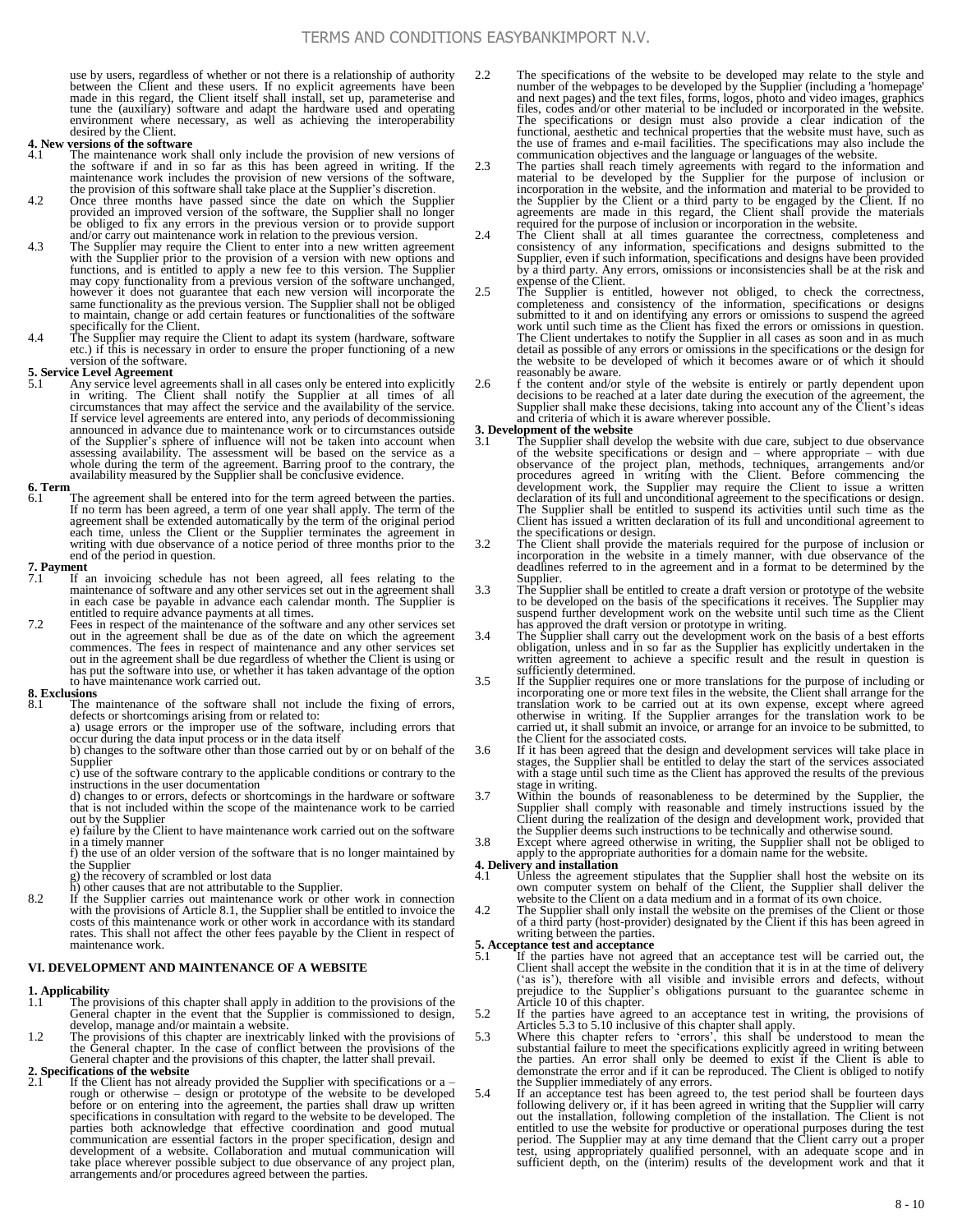provide the Supplier with a written, clear and understandable report on the test results.

- 5.5 If an acceptance test has been agreed to, the Client shall be obliged to assess under its full and exclusive responsibility whether the website delivered conforms to the specifications agreed between the parties in writing. Except where agreed otherwise in writing, any assistance provided by or on behalf<br>of the Supplier during the performance of an acceptance test shall be entirely<br>at the risk and expense of the Client.<br>The website shall be deemed t
- test: on delivery or, if it has been agreed in writing that the Supplier will carry out the installation, on completion of the installation, or b. if the parties have agreed that the Client will carry out an acceptance test: on the first day following the test period, or c. if the Supplier receives a test report as referred to in Article 5.7 before the end of the test period: at such time as the errors described in the test report<br>have been fixed, notwithstanding the presence of defects that do not preclude<br>acceptance according to Article 5.8. Contrary to the above, if t
- the time at which such use commenced. 5.7 If on carrying out the agreed acceptance test it emerges that the website contains errors, the Client shall notify the Supplier of the errors no later than on the last day of the test period by means of a written and d a reasonable period of time.
- 5.8 Acceptance of the website may not be withheld on grounds that do not relate to the specifications explicitly agreed between the parties, nor due to the existence of minor defects, these being defects that cannot reasonably be deemed to prevent the operational or productive use of the website, with context of the guarantee scheme in Article 10, if and in so far as applicable. Acceptance may also not be withheld on the basis of aspects of the website that can only be assessed subjectively, such as style, aesthetic aspects and aspects relating to the design.
- 5.9 If the website is delivered and tested in stages and/or parts, the nonacceptance of a specific stage and/or part shall not affect the acceptance of a
- previous stage and/or other part, where appropriate.<br>5.10 Acceptance of the website by one of the methods referred to in this Article<br>shall mean that the Supplier is discharged in respect of compliance with its<br>obligations has been agreed that the Supplier will also carry out the installation, with its obligations in relation to the installation of the website. Acceptance of the website shall not affect the Client's rights pursuant to Article 5.8 in relation to minor faults and Article 10 in relation to the guarantee sch

### **6. Right of use**

- 6.1 The Supplier shall make the website developed on behalf of the Client and the corresponding user documentation available to the Client for use.
- 6.2 Without prejudice to the provisions of the General chapter of the general terms and conditions, the Supplier shall only grant the Client a non-extinuities and non-sublicensable right of use of the website.<br>The user doc
- documentation is provided.

#### **7. Maintenance and management**

- 7.1 Except where agreed otherwise in writing, the Supplier shall not be obliged to provide the auxiliary software required for the use, maintenance and management of the website and/or a so-called 'content management syste
- 7.2 If, contrary to Article 7.1, the parties agree that the Supplier shall also be required to provide auxiliary software required for the use, maintenance and<br>management of the website and/or a 'content management system', the<br>Supplier may require the Client to enter into a separate written agreement fo this purpose.
- 7.3 Except where otherwise agreed in writing, the Supplier's performance obligations shall not include the maintenance and/or management of the website or the provision of support to website administrators responsible for technical aspects or content.
- 7.4 If, contrary to Article 7.3, the parties agree that the Supplier shall also be required to provide maintenance and management services, the Supplier may require the Client to enter into a separate written agreement for this purpose. The content and scope of these services shall also be agreed, however if no agreements are reached in this regard, the Supplier's obligation shall be limited to ensuring that it makes every effort to fix errors in the repr of the website and in the technical operation of the website within a reasonable period of time.

## **8. Term of provision of the website and maintenance services** 8.1 The website developed on behalf of the Client shall be n

- 8.1 The website developed on behalf of the Client shall be made available to the Client for the term agreed between the parties. If no term has been agreed between the parties, the term of the right of use shall not be subject to a time
- limit and the Supplier shall not be entitled to terminate the agreement by<br>giving notice, provided that the Client strictly complise with all of its<br>obligations vis-a-vis the Supplier arising from the agreement.<br>8.2. Where Supplier immediately in writing that this has been carried out.
- 8.3 Where applicable, the agreement for the provision of maintenance and/or management services shall be entered into for the term agreed between the parties. If no term has been agreed, a term of one year shall apply. The term of the agreement shall be extended automatically by the term of the original period each time, unless the Client or the Supplier terminates the agreement in writing with due observance of a notice period of three months prior to the end of the period in question.

#### **9. Payment**

If an invoicing schedule has not been explicitly agreed, all amounts relating to the design and development of the website shall in each case be payable in arrears each calendar month. The Supplier may also demand that an advance payment be made.

- 9.2 Except where agreed otherwise in writing or stated by the Supplier, the price for the design and development work shall also include the fee in respect of the right of use of the website.
- 9.3 Except where otherwise agreed in writing, the fee for the design and development of the website shall not include a fee for the auxiliary software required by the Client, 'content management system', installation servi include the provision of support to website administrators responsible for technical aspects and content. Such work and services shall be invoiced separately at the Supplier's standard rates as appropriate.
- **10. Guarantee**
	- The Supplier shall not guarantee that the website will function effectively in conjunction with all types or new versions of web and internet browser or any other software. The Supplier also does not guarantee that the website will
- function effectively in conjunction with all types of hardware.<br>10.2 The Supplier does not guarantee that the website will be suitable for the use or<br>purpose envisaged by the Client. The Supplier also does not guarantee th and other defects will always be fixed. The Client accepts that errors and defects in the operation of a website can be caused by the actions of one or more third
- parties.<br>
10.3 The Supplier shall make every effort to fix errors in the reproduction of the content of the website or shortcomings in the technical operation of the website that are attributable to the Supplier within a reasonable period of time provided that the Supplier receives detailed, written notification of these errors within a period of three months following delivery or, if the parties have agreed to an acceptance test, within three months of acceptance. Errors shall be fixed free of charge, unless the website was developed on behalf of the Cli fixed price, in which case the Supplier shall invoice the costs associated with fixing the errors at its standard rates. The Supplier shall be entitled to invoice the costs of fixing errors at its standard rates in the event of operational errors or improper use by the Client, or other causes that are not attributable to the Supplier, or if the errors or defects could have been discovered during the implementation of the agreed acceptance test. The Supplier shall not be obliged to fix errors if the Client has made changes to the website, or has arranged for this to be carried out, without the written consent of the Supplier. Such consent shall not be withheld on unreasonable grounds.<br>
10.4 The fixing of errors or defects shall take place at a location to be determined by
- the Supplier. The Supplier shall be entitled to install temporary solutions,
- bypasses or problem-avoiding restrictions in the website at any time.<br>
10.5 Under no circumstances shall the Supplier be obliged to recover scrambled or lost data.
- 10.6 The Supplier shall not be obliged to fix errors or defects that are reported following expiry of the guarantee period referred to in Article 10.3 of this chapter, unless the parties have entered into a separate maintenance agreement that incorporates an obligation to this effect.

## **11. Liability**

11.1 Without prejudice to the provisions of the General chapter, the provisions of this Article in respect of liability shall also apply. Any liability on the part of the Supplier for the unavailability – temporary or oth Any liability on the part of the Supplier for failure of the content of the website to appear, or to appear accurately or in full, as well as for the release of data - confidential or otherwise - from a closed part of the website, shall also be excluded.

#### **VII. ADVICE, CONSULTANCY AND PROJECT MANAGEMENT**

# **1. Applicability**

- 1.1 The provisions of this chapter shall apply in addition to the provisions of the General chapter in the event that the Supplier provides services in the field of consultancy, the provision of advice and project management.
- 1.2 The provisions of this chapter are inextricably linked with the provisions of the General chapter. In the case of conflict between the provisions of the General chapter and the provisions of this chapter, the latter shall prevail.
- **2. Services**
	- The Supplier shall make every effort to ensure that the services are provided with due care and in accordance with the arrangements and procedures agreed in<br>writing with the Client where applicable. The Supplier shall provide all services<br>on the basis of a best efforts obligation, unless and in so far as explicitly undertaken in the written agreement to achieve a specific result and the result in question is sufficiently determined.
- 2.2 The term of an assignment shall depend on a number of factors and circumstances, such as the Supplier's efforts, the quality of the data and information provided by the Client and the cooperation of the Client and thir therefore not wish to commit to a specific assignment term in advance.
- 2.3 If it has been agreed that the service will be provided in stages, the Supplier shall be entitled to delay the start of the services associated with a stage until such time
- as the Client has approved the results of the previous stage in writing. 2.4 The Supplier shall only be obliged to follow timely and well-founded instructions issued by the Client during the performance of the service if this has been agreed<br>in writing. The Supplier shall not be obliged to follow instructions that change or<br>extend the content or scope of the agreed service. If s
- accordance with the Supplier's standard rates.<br>2.5 Even if the agreement for the provision of services has been entered into with a<br>view to implementation by a specific individual, the Supplier shall at all times be<br>entitl same qualifications following consultation with the Client.
- 
- 2.6 The employees to be deployed by the Supplier shall hold the qualifications agreed in writing with the Client.<br>2.7 If the Supplier is provided by the Supplier shall hold the provided by the Client, this information shal